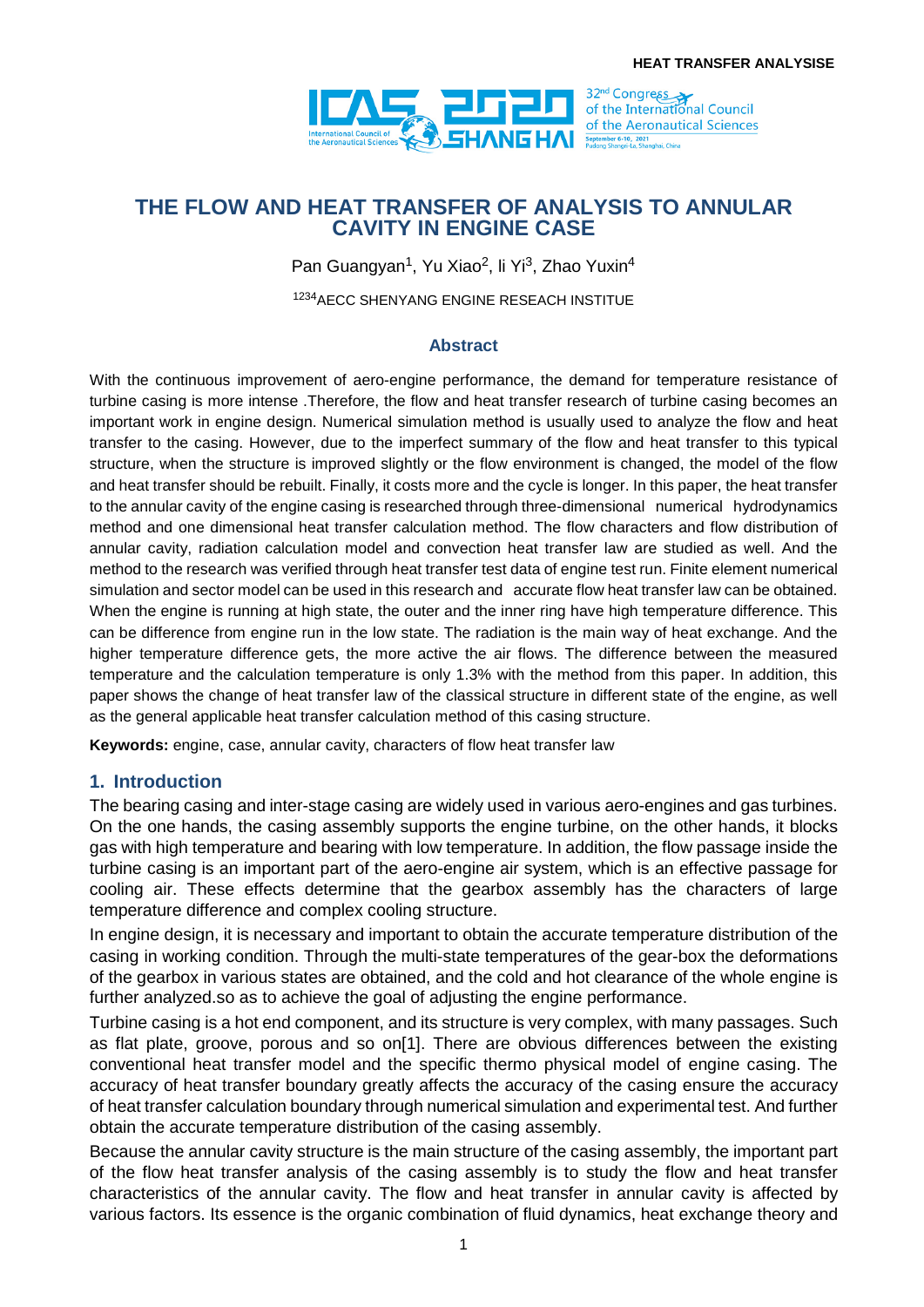engine component. Purpose of this paper is to establish the heat transfer analysis method of the annular cavity. The flow and heat transfer law of the engine casing is revealed. The accurate temperature results of the casing components are obtained as well.

# **2. Analysis of technical links**

Gearbox assembly is one of the important components of the engine. The typical engine structure is shown in figure 1.In the red frame, there are different casing assemblies of the engine. The engine is generally in the form of integral ring, including the outer ring of the casing frame, the support plate and the inner ring of the casing frame. For the engine in high temperature environment, there are usually heat insulation structures, such as outer channel parts, rectifier support plate and inner channel parts.



Figure 2–Engine casing diagrammatic

The air flow channel includes some different channels in the casing assembly. Such as the channel in the support plate, the channel composed by the bearing frame and the sealing ring. The air flow around the casing assembly includes environment air brushing the casing outer, inner air when the engine runs, cooling air outside the sealing ring, and the cooling air in the casing.

Generally speaking, the flow and heat transfer of turbine casing cavity can be summarized as the heat exchange of the annular and slotted channels, small holes, and round tubes[2]. According to its structural characteristics of different positions, the flow and heat transfer coefficients of the inner cavity are calculated by the corresponding and existing classical experimental correlations. Most of them use laminar or turbulent flow in the tube slot or in the tube layer, flow and heat transfer in thermal analysis. No matter which model is used. The important concerns are the geometry and flow characters of the flow chamber. We try to predict its flow characteristics to select the appropriate experimental correlation for heat transfer analysis.

However, in the heat transfer test of the engine.it is found that the air flow rate in the cooling chamber of the casing changes when the engine runs, but the data of wall temperature from the test shows that the cooling ability of the air flow in the casing is obviously stronger than that in the low state .this phenomenon shows that the traditional empirical analysis method needs to modified the heat transfer model in the actual working state of the engine.

To solve this problem, based on one- dimensional heat transfer calculation method, threedimensional numerical hydrodynamics simulation is carried out to study the flow and transfer law.

## **3. The model of heat exchange**

### 3.1 The heat exchange essence of the annular cavity

In this paper, the complex flow in the inner cavity to the inter-stage casing is taken as the research object. The flow is as shown in the figure. The air flows into the casing assembly and the front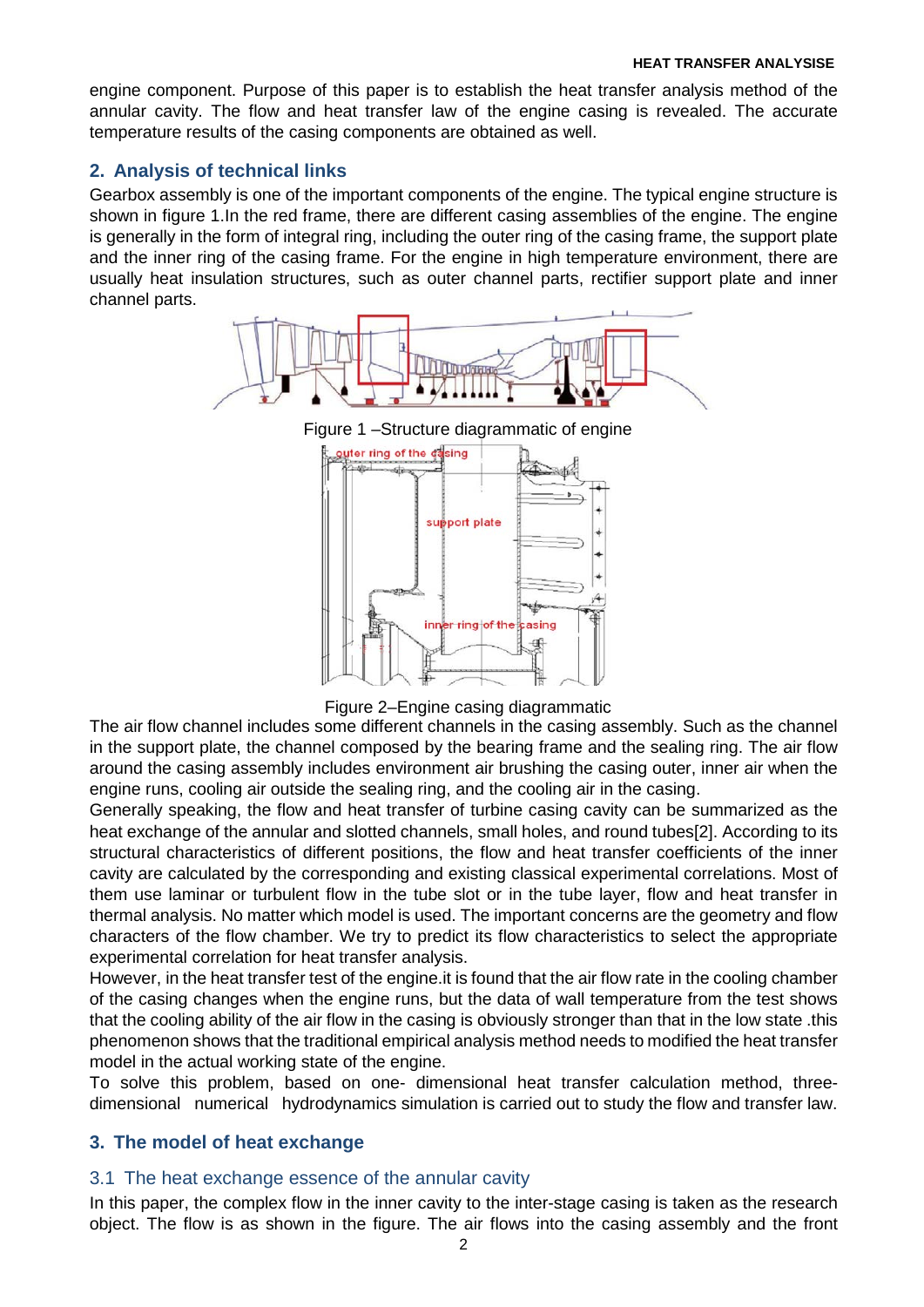#### **HEAT TRANSFER ANALYSISE**

chamber of the casing through the inner tube of the support plate. the air flow path into the casing assembly is as follows: Firstly, the air flow first enters the air cavity formed by the inner wall surface and the bearing block, through the small hole on the tube, then flows into the outer cavity of the casing inner ring through the holes of the casing inner ring, and finally discharges through the annular gap structure after passing through the inner ring.



Figure 3–Components about the cooling air

According to the periodic symmetry of the annular cavity, the fluid model of the annular cavity is simplified as a fan-shaped structure. In order to simplify the calculation the outlet annular seam to discharge the cooling air is equivalent to a simple hole. The air inlet 1and 2 flow through a pipe and A1 pipe. And the main flow enters the front chamber through 4 outlet. The other part enters the outlet bearing cavity c, joins the inner ring b through channels d and d1, and flows out through outlet 3.



Figure 4–Cavity and components about the air flow

The main way of the heat transfer includes convective heat transfer, radiation and heat conduction: the convective heat transfer of the cooling air to the casing surface; radiation from high temperature casing to the low temperature casing inner; heat conduction from the other assemblies contacting the casing.

## 3.2 Heat exchange model

## *3.2.1 The heat transfer model of the annular cavity*

The flow rate of inlet I and 2 is 0.02kg/s, and the static temperature is 601k/m, in order to consider the influence of the temperature difference inside and outside the annular cavity on the flow and heat transfer, the temperature near the main channel of the engine is about 800k,and the other wall temperatures rang from 320k to 560K,as shown in figure 3.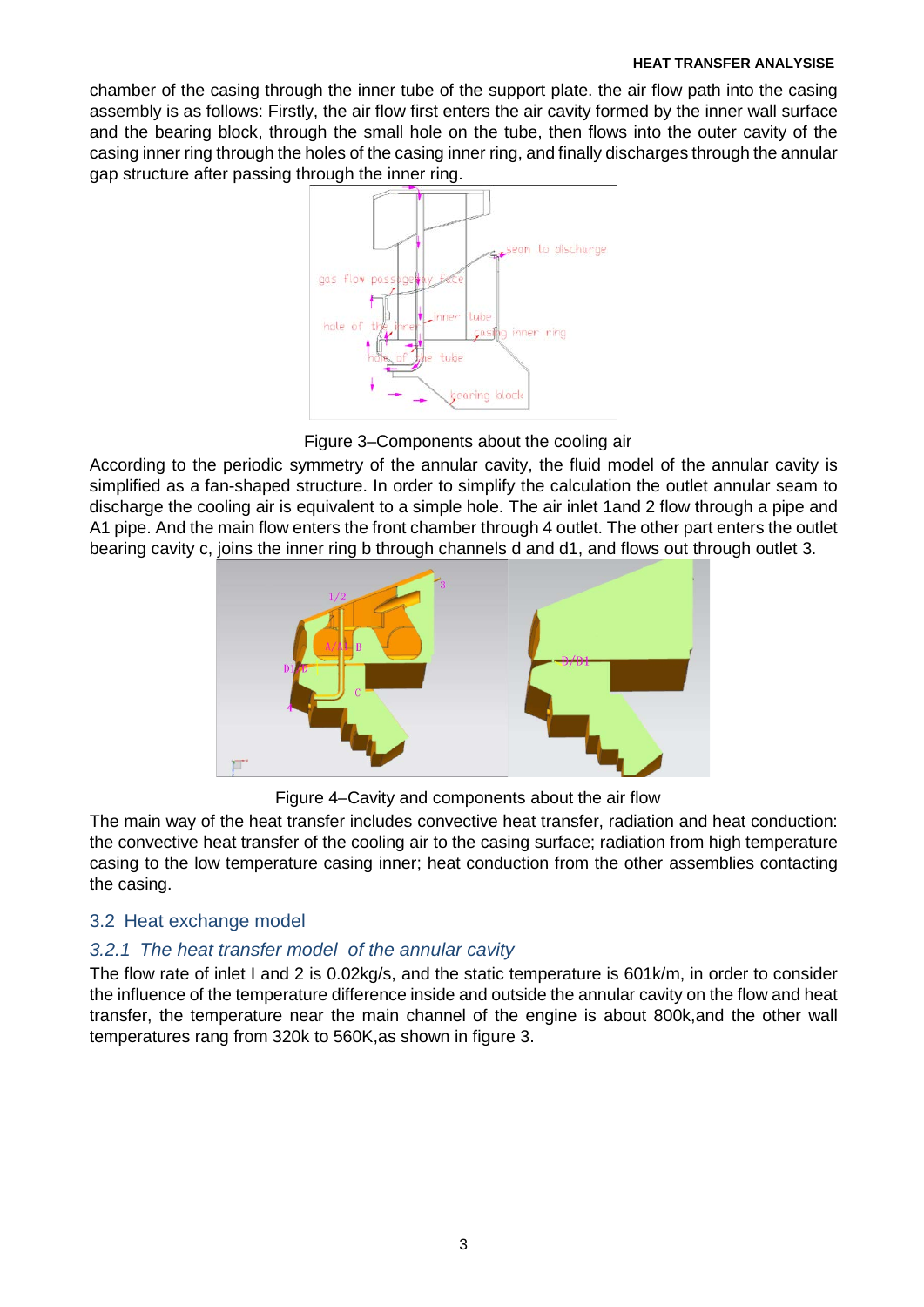

Figure 5–Infinite model of the CFD(1)

In this paper, the ideal gas model is used as the calculation working fluid. The equations composed of continuity equation; momentum equation; energy equation and turbulence equation are solved numerically. Standard K-module and scale wall function method are used to consider turbulent flow[3].



Figure 6–Infinite model of the CFD(2)

From the flow velocity FIgue1 of CFD finite element numerical simulation results .it can be seen that the flow velocity is range of  $0 \sim 250$  m/s, most of the air flows out from tube a and tube A1, and the flow velocity is about100 relatively high flow velocity ,after the confluence of chamber c. less air is discharged through D and D1.the flow velocity is below 100.the flow velocity of air in chamber B is higher than that I chamber. And more vortices are formed is larger than that of cavity .at the same time, it can be seen from the figure that the position where the larger vortices are form is not in the section of a pipe and A1 pipe of the flow pipe. And the position where the larger vortices and flow velocity are formed is on the back wall and lower wall of B cavity.



Figure 7–Distribution of the velocity

The average heat transfer coefficient distribution of the wall is shown in the figure.it can be seen from the figure that the larger flow capacity brings stronger heat transfer than that of cavity C. and the heat transfer coefficient of cavity B is generally higher than that of cavity B is higher .this phenomenon is consistent to the results of flow analysis.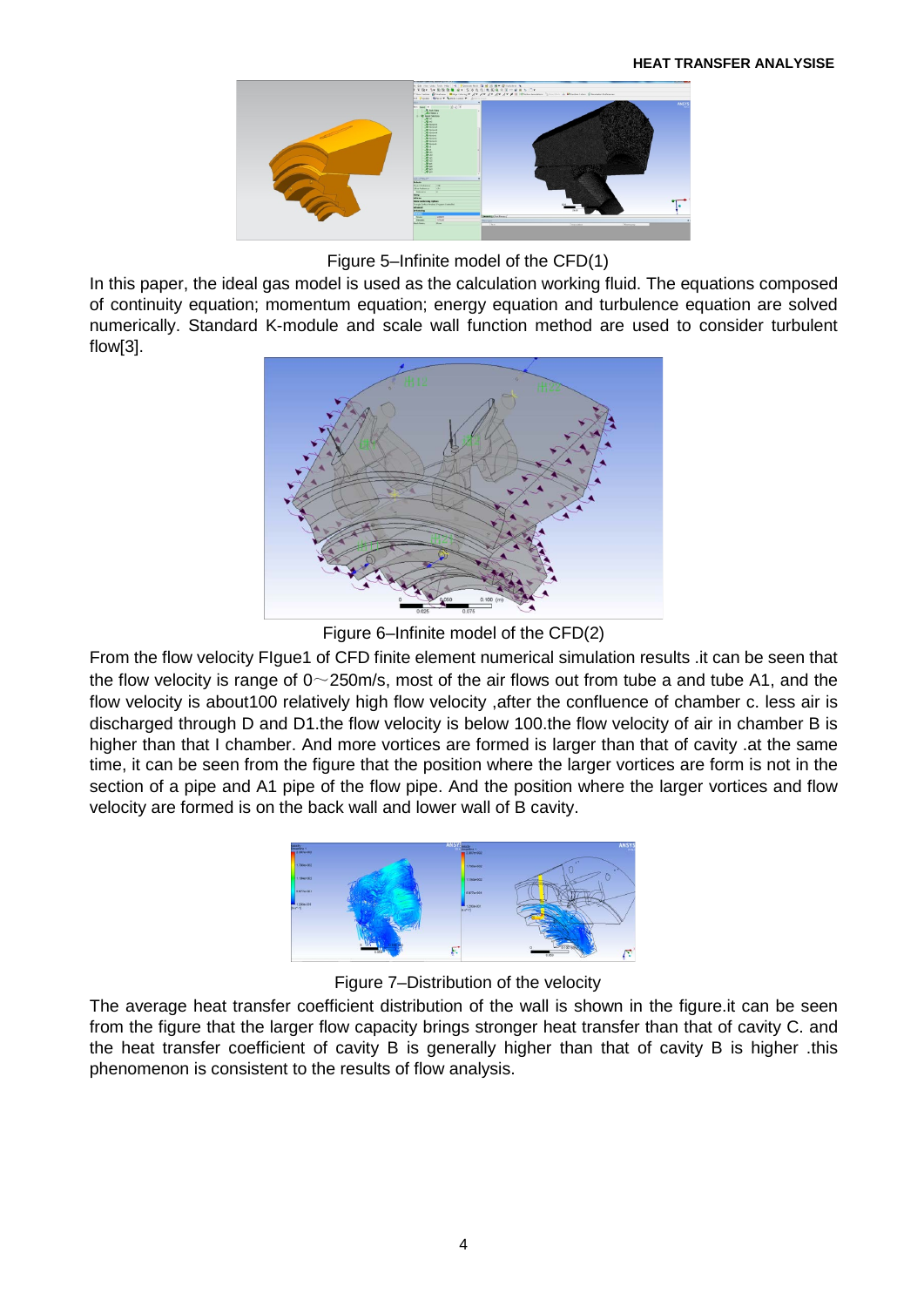

Figure 8–Distribution of the heat transfer coefficient

# *3.2.2 radiation heat transfer physical model of the annular cavity*

In the high state of the engine run, the temperature difference between inner and the outer ring is much larger than that in the low state. Based on the principle of radiation heat generation, the space between runner and inner ring is the main location of radiation heat exchange in annular cavity.so the radiation heat physical model of annular cavity can be assumed as the heat radiation model in the right figure.



### Figure 9–Radiation model

Among them, one and two surfaces are closed systems composed of diffuse gray surfaces, which are two cylindrical surfaces respectively, and surface 1 is convex surface or approximate plane. The radiation of the system can be summarized:

$$
\frac{A_2 \times 5.67 \times \left[ \left( \frac{T_{w_1}}{100} \right)^4 - \left( \frac{T_{w_2}}{100} \right)^4 \right]}{1/\epsilon_2 + \frac{A_2}{A_1} \left( \frac{1}{\epsilon_1} - 1 \right)} = E_{1,2}
$$
\n(1)

### Table 1–Meaning of the parameter

| Parameter      | Meaning                       |  |
|----------------|-------------------------------|--|
| A <sub>1</sub> | Area of the inner             |  |
| A2             | Area of the outer             |  |
| e1             | Emissivity of the inner face  |  |
| e <sub>2</sub> | Emissivity of the outer face  |  |
| Tw1            | temperature of the inner face |  |
| Tw2            | temperature of the outer face |  |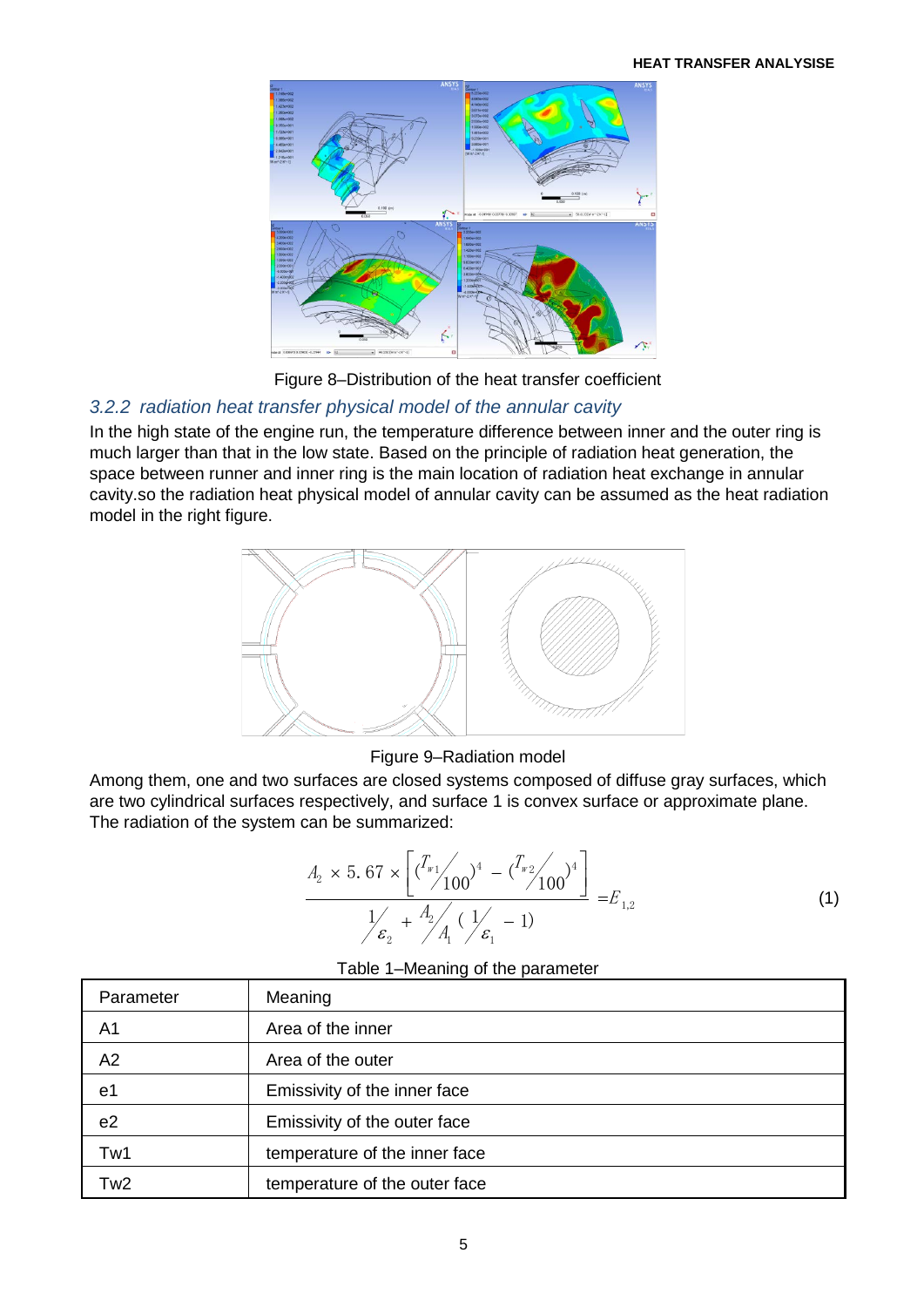### 3.3 Model Validation

The heat transfer coefficient of the flow and the radiation heat of the cavity wall are obtained the through the heat transfer model of the annular cavity, and the temperature distribution of the inner and outer about the casing is further obtained, the rationality of the heat transfer model is verified by the test data of engine flow and heat transfer.

In order to ensure the rationality of the analysis object of the heat transfer model, the analysis object of the casing assembly includes the casing assembly, the sealing ring connected with the casing and the bearing assembly .reasonable optimization of the calculation model, and ignoring the bolt, pin, air nozzle and other local three-dimensional features, complete the modeling of the whole complex model, network to the middle.

A three-dimension finite element model is used to calculate the temperature of the casing. and the results are shown in the figure.it can be seen from the figure that the test wall temperature is consistent with the test results.it can be seen that the thermo physical model of the annular cavity established in this paper can simulate heat exchange model in the working environment the component and it can be used for further research.







Figure 11–Temperature result of the casing (unit:K)

# **4. Law of the Flow and Heat Transfer**

### 4.1 Flow Pattern

Table 2 shows the flow distribution of inlet and outlet calculated by CFD. It can be seen from the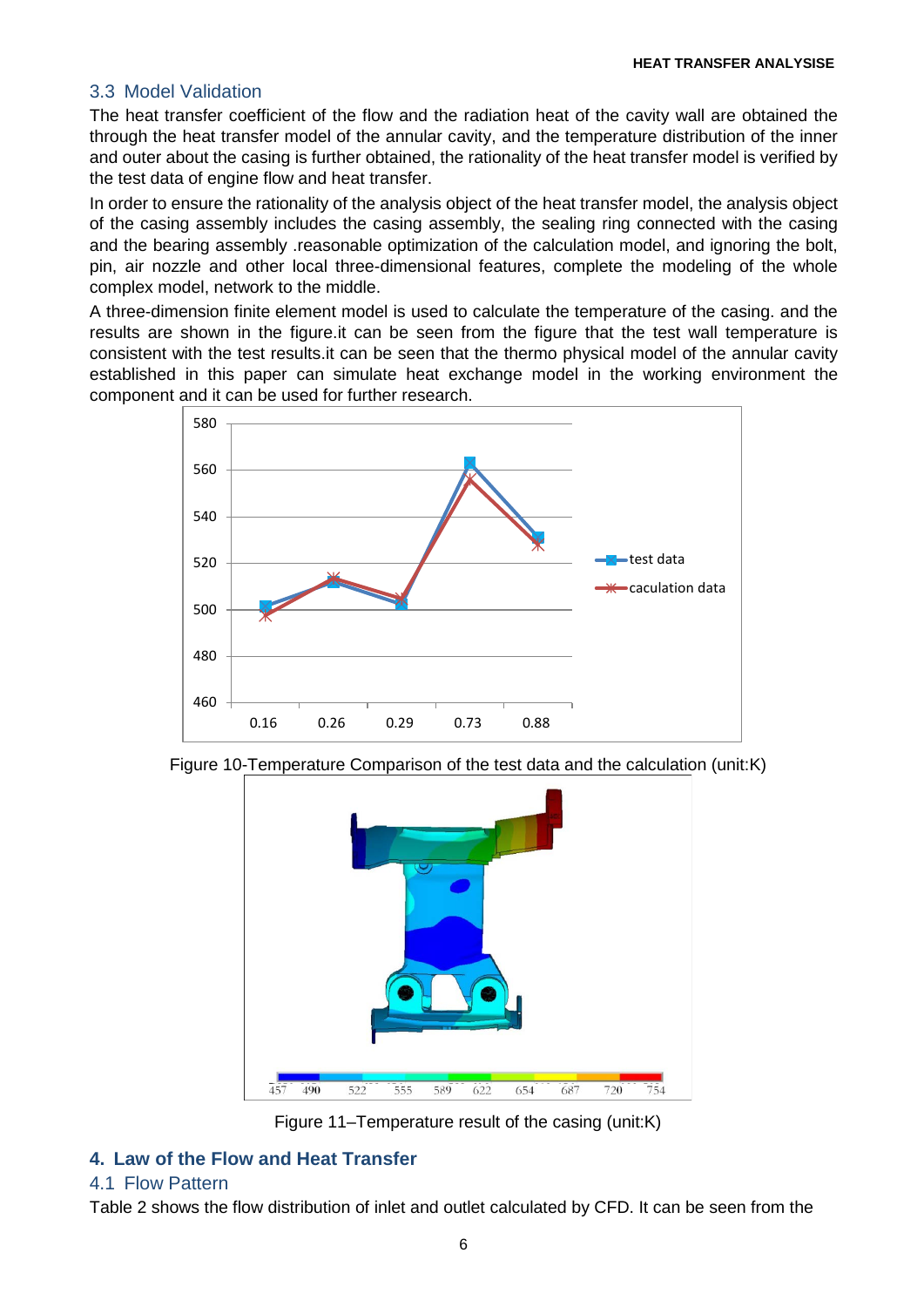table that 92% front cavity of the casing, and 8% of the air flow discharge through the rear chamber of the casing which is the source of the air flow cooling the chamber.

|        |          | Results from the CFD | Flow distribution |
|--------|----------|----------------------|-------------------|
| Inlet  |          | 0.01758              |                   |
|        |          | 0.0207               |                   |
| Outlet |          | 0.0200063            | 51%               |
|        |          | 0.0163389            | 41%               |
|        | 3(1)     | 0.00137493           | 3.5%              |
|        | (2)<br>3 | 0.00164579           | 4.2%              |

| Table 2–Flow distribution to the inlet and the outlet from the CFD results |
|----------------------------------------------------------------------------|
|----------------------------------------------------------------------------|

The following figure shows the velocity and Mach number distribution of section A and D of tube. It can be seen from the figure that velocity in cavity B is generally higher than that in cavity C, but the velocity is lower than that in mainstream a. the section with high velocity is on the lower wall and back wall of cavity B, and it is predicted that the flow and heat transfer ability of this is strong.

The flow velocity from the air inlet is high, which has a great impact on the wall. It flows into the large space of the inner cavity from the small hole, and the casing cavity is complex, and the formation of vortex like flow in the cavity will further cause the complexity of local flow heat transfer, which does not belong to the ordinary one-dimensional empirical heat transfer model, and the flow velocity at the vortex position is large which will produce a strong heat transfer capacity.



Figure 12–Velocity distribution

# 4.2 Heat transfer law

It can be seen from the figure that the interaction between the air flow and the wall at the impact position is very strong resulting in a large heat transfer coefficient .However, outside the impact area, the interaction decreases and the heat transfer coefficient is relatively small.



Figure 13–Comparison of mach number distribution and wall heat transfer coefficient Generally speaking ,the air flow in the annular cavity of stator belongs to natural convection heat transfer in limited space.the following correlation is recommended for the caculation of convection heat transfer in the annnular cavity [4].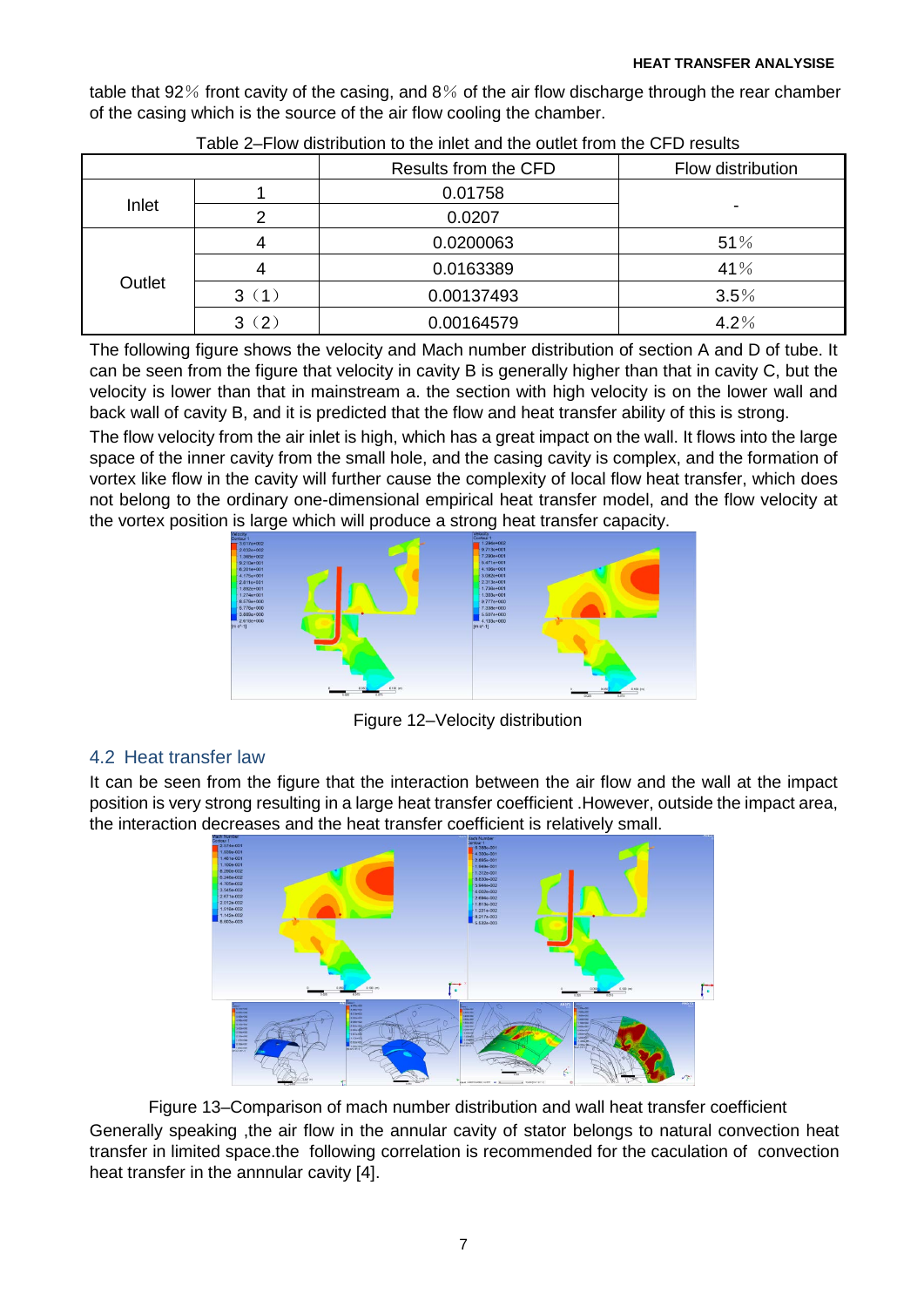$$
\overline{Nu} = 0.212(G_r P_r)^{\frac{1}{4}}, G_r = 1 \times 10^4 - 4.6 \times 10^5
$$
\n
$$
\overline{Nu} = 0.061(G_r P_r)^{\frac{1}{3}}, G_r \rangle 4.6 \times 10^5
$$
\n(2)

The average heat transfer coefficient calculated by the empirical formula is about 15 W/(m<sup>2</sup>  $\cdot$  K) ,which is different from the absolute average heat transfer coefficient calculated be CFD in the range of 30 W/(m<sup>2</sup> • K) $\sim$ 160 W/(m<sup>2</sup> • K).the reason is that the larger temperature difference and radiation of the fluid wall aggravate the flow ability of the air flow and bring stronger cooling effect.it it similar to the forced and natural mixed flow convective heat transfer model in horizontal tube .

$$
Nu^n{}_M = Nu^n{}_F \pm Nu^n{}_N \tag{3}
$$

Where is the heat transfer coefficient of mixed convection[5], and is the sum of Nusselt numbers obtained according to the criteria of forced convection and natural convection under given conditions. The table lists the surface radiant heat and convective heat transfer in the annular cavity.it can be seen that the radiant heat accounts for more than half of the heat exchange when the engine is working at high state, and becomes an important way of heat transfer for the engine components .when the radiant heat flux of the inner and outer walls is high, the air flow in the cavity is intensified, and the cooling and heat transfer capacity of the air flow is increased.



Figure 14–Location

Table 3–Heat transfer coefficient of annular cavity and comparison with empirical equation

| Place          | Heat flux | Heat flux density   | heat transfer   Empirical<br>Average             | equation            |
|----------------|-----------|---------------------|--------------------------------------------------|---------------------|
|                | density   | from the convention | coefficient from the CFD   from the classic heat |                     |
|                | from the  | heat                | result $(W/(m^2 \cdot K))$                       | model<br>transfer   |
|                | radiation |                     |                                                  | $(W/(m^2 \cdot K))$ |
| W <sub>1</sub> | 7645      | 621                 | 69                                               | 16                  |
| W <sub>2</sub> |           | 12460               | 138                                              |                     |
| W <sub>3</sub> |           | 1467                | 163                                              |                     |

### **5. Conclusion**

The heat transfer to the annular cavity of the engine casing is researched through the threedimensional fluid dynamical simulation and one-dimensional heat transfer model. And the correctness of the simulation method is verified by the engine flow and heat transfer experiment. At the same time, through numerical analysis the flow and heat transfer law of the inner surface of the casing annular cavity structure is mastered:

1. In order to study the flow and heat transfer law of engine casing annular cavity, the infinite element numerical simulation method can be used to establish the fan section model. The experimental results show that this method has high accuracy, and the local heat transfer law can be further analyzed by numerical simulation.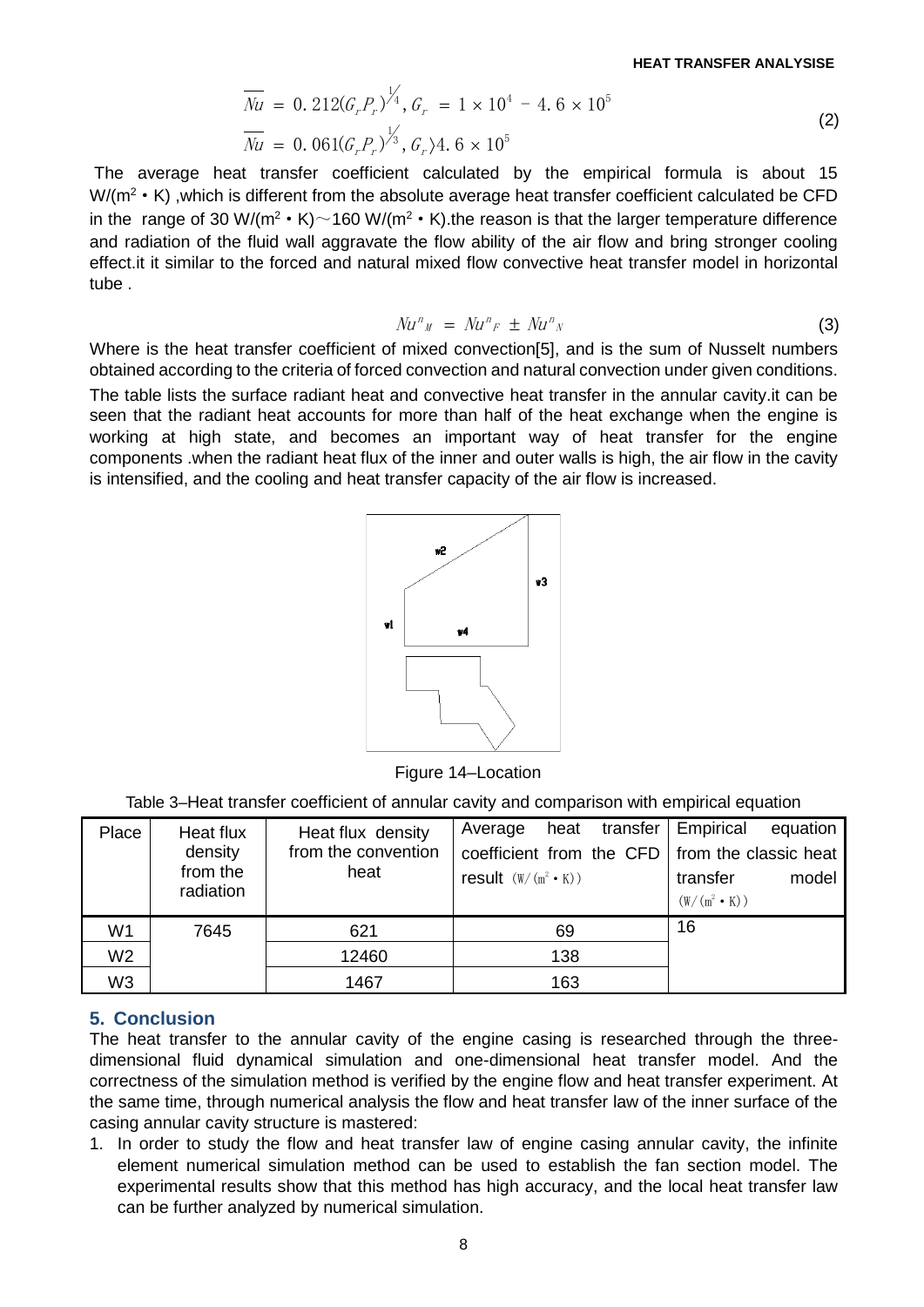#### **HEAT TRANSFER ANALYSISE**

- 2. In the high state of the engine, the temperature difference is larger than that in low state .The radiation between the outer and the inner ring becomes the main heat exchange in the annular cavity. The radiation model of the engine casing annular cavity can be considered to the radiation model of a geometric closed system with a cylinder nested on the gray surface.
- 3. Under different working conditions of engine, the characteristics of air flow and heat transfer laws are different. In the low state the flow in the annular cavity is weak. And most of them are natural convection. When the engine is in high state, the temperature difference inside and outside the casing annular cavity is large, the fluidity of the air flow in the cavity is enhanced. And the flow and heat transfer ability of the cooling air flow is also improved generally. It is mixed convection heat transfer. When the convective heat transfer coefficient Nu is studied, it is the mix Nusselt number obtained by the forced convection and natural convection criteria under given conditions.
- 4. Calculation method can be got through the analysis to the heat transfer law about this classical structure. And from this the temperature of the casing is got. The temperature difference between the calculation and the measured is only 1.3%.It can be considered highly credible.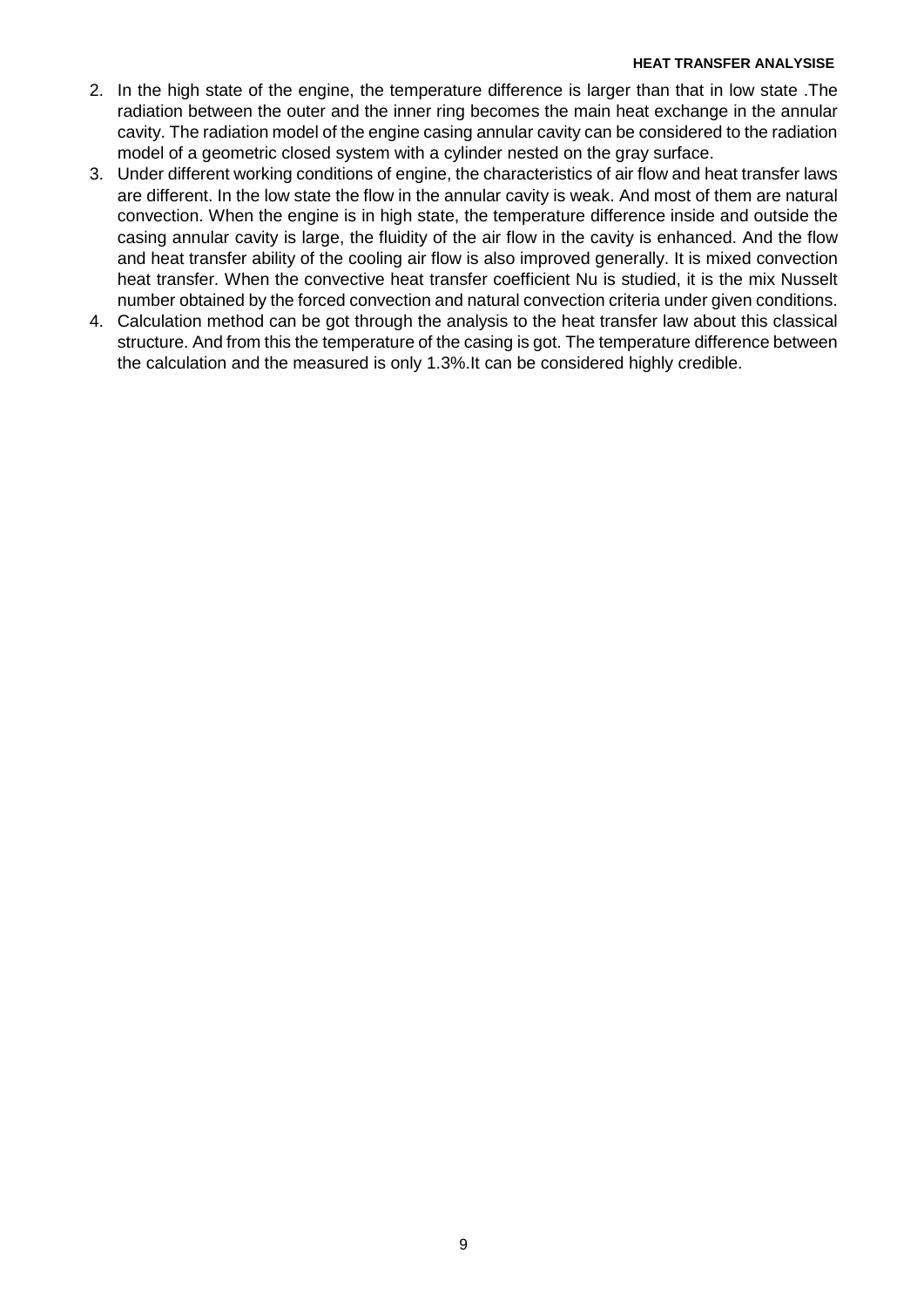### **References**

- [1] Zimmermann H. Some aerodynamic aspects of engine secondary air systems. *Journal of Engineering for Gas Turbines and Power*, 2002
- [2] Cao Yuzhang. *Heat transfer of aero engine*, *Beijing University of Aeronautics and Astronautics Press*, 2005
- [3] Rastogi A K, Rodi W. *Calculation of general three-dimensional turbulent boundary layers*. AIAA J, 1978
- [4] Tao Wenshuan. *Numerical heat transfer, Xi'an Jiaotong University Press*, 2001
- [5] Yan Shiming. *Heat transfer, Xi'an Jiaotong University Press*, 2001